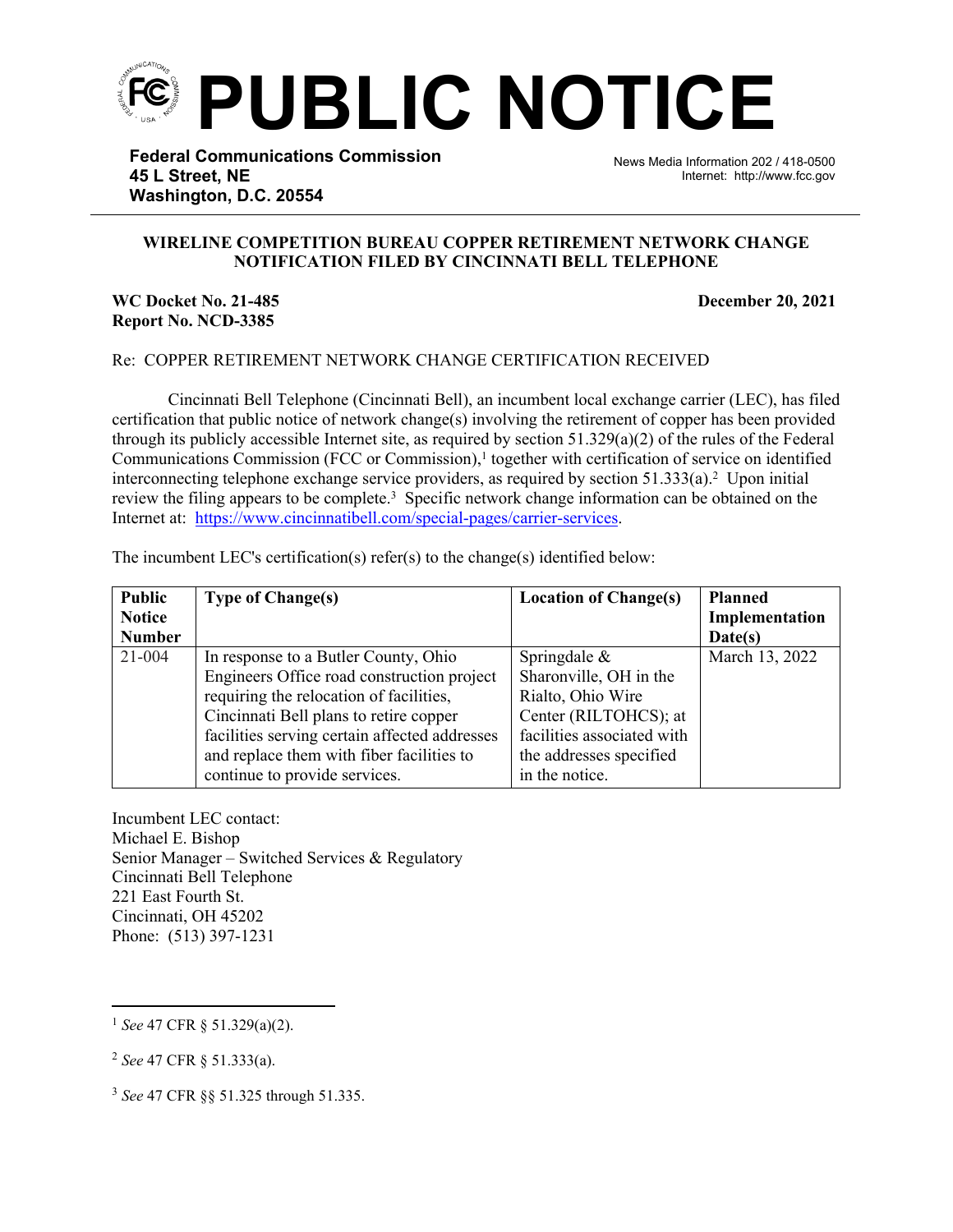An objection to an incumbent LEC's copper retirement notice may be filed by an information service provider or telecommunications service provider that directly interconnects with the incumbent LEC's network. Such objections must be filed with the Commission, and served on the incumbent LEC, no later than the ninth business day following the release of this Public Notice.<sup>4</sup> The effective implementation date(s) of network changes referenced in standard copper retirement notices are subject to the FCC public notice periods described under section  $51.333(b)(2)$ .<sup>5</sup> Notwithstanding the general requirements of section 51.333(b), incumbent LECs also may be entitled to a reduced public notice waiting period where necessary to allow the incumbent LEC to respond to circumstances outside of its control.<sup>6</sup> Accordingly, given the circumstances in this proceeding, the effective implementation date for Cincinnati Bell's planned change is March 13, 2022. For purposes of computation of time when filing a petition for reconsideration, application for review, or petition for judicial review of the Commission's decision, the date of "public notice" shall be the later of March 13, 2022, or the release date of any further public notice or order announcing final action, as applicable. Should no petitions for reconsideration, applications for review, or petitions for judicial review be timely filed, the proceeding listed in this Public Notice shall be terminated, and the docket will be closed.

Information service providers and telecommunications service providers that directly interconnect with the incumbent LEC's network may file objections, and other interested parties may file comments, regarding this network change notice using the Internet by accessing the ECFS: [http://apps.fcc.gov/ecfs.](http://apps.fcc.gov/ecfs) Filers should follow the instructions provided on the Web site for submitting comments. Generally, only one copy of an electronic submission must be filed. In completing the transmittal screen, filers should include their full name, U.S. Postal Service mailing address, and the applicable docket number. Interested parties also may comment on this network change notice by sending an e-mail to [NetworkChange@fcc.gov.](mailto:NetworkChange@fcc.gov) The subject line of the e-mail must include the correct NCD Report Number or docket number in order for the comments to be considered in conjunction with this proceeding. All information submitted including names and addresses will be publicly available via the web.

Parties who choose to file paper copies must file an original and one copy of each filing. Such filings can be sent by commercial overnight courier, or by first-class or overnight U.S. Postal Service mail.<sup>7</sup> All filings must be addressed to the Commission's Secretary, Office of the Secretary, Federal Communications Commission. Commercial overnight mail (other than U.S. Postal Service Express Mail and Priority Mail) must be sent to 9050 Junction Drive, Annapolis Junction, MD 20701. U.S. Postal Service first-class, Express, and Priority mail must be addressed to 45 L Street, NE, Washington, D.C. 20554.

<sup>6</sup> *See* 47 CFR § 51.333(g)(2).

<sup>7</sup> Effective March 19, 2020, and until further notice, the Commission no longer accepts any hand or messenger delivered filings. This is a temporary measure taken to help protect the health and safety of individuals, and to mitigate the transmission of COVID-19. *See FCC Announces Closure of FCC Headquarters Open Window and Change in Hand-Delivery Filing*, Public Notice, DA 20-304 (rel. Mar. 19, 2020), [https://www.fcc.gov/document/fcc-closes-headquarters-open-window-and-changes-hand-delivery-policy.](https://www.fcc.gov/document/fcc-closes-headquarters-open-window-and-changes-hand-delivery-policy)

<sup>4</sup> *See* 47 CFR § 51.333(c).

<sup>5</sup> *See* 47 CFR § 51.333(b)(2). In the absence of filed objections, a notice of copper retirement usually will be deemed final on the 90th day after the release of the Commission's public notice of the filing pursuant to section 51.333(b)(2). However, notice of copper retirement involving facilities that are not being used to provision services to any customers, usually will be deemed final on the 15th day after the release of the Commission's public notice of the filing. *Id*.